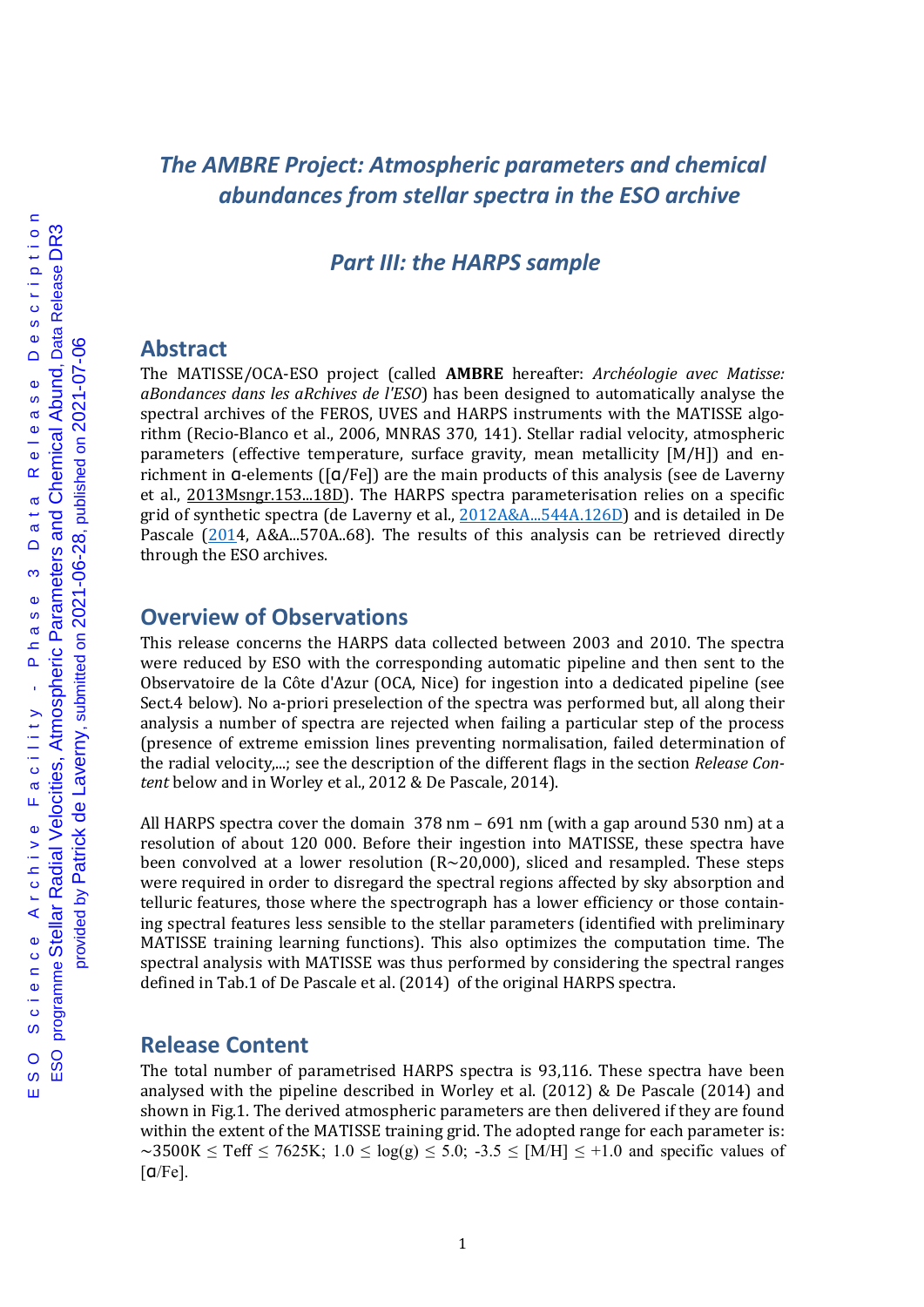For each of the spectrum, whenever possible, the following parameters were estimated (please refer to De Pascale, 2014, for more detailed description):

*Signal-to-Noise Ratio*: mean of different estimates performed over different wavelength regions (selected because they are considered to be -almost- free from any lines). After the determination of the final atmospheric parameters (except for rejected stars), this SNR is then re-estimated owing to a better informed selection of line-free spectral regions (based on the reconstructed best fitting synthetic spectrum).

*Radial Velocity*: The stellar radial velocity and its corresponding error (in km/s) is measured by cross-correlating the spectrum with a binary mask adapted to the corresponding stellar type. We also provide the FWHM (in  $km/s$ ) of the cross-correlation function together with a flag grading the quality of the determined radial velocity (from '0' *very good* to '5' *very* bad, see Sect.5 for more details).

*Effective Temperature and related errors*: The stellar effective temperature (in K) as estimated with the MATISSE algorithm. We also provide the corresponding relative and external errors  $(in K)$ . Internal errors are computed, for the corresponding SNR, from the theoretical expected errors of MATISSE (estimated from the training vectors) and the propagation of the radial velocity and normalisation uncertainties. External errors are estimated for a given type of stars by comparison with other catalogue determinations. Stars with effective temperature found outside the reference grid range have been disregarded and the atmospheric parameter has a null value.

*Stellar surface aravity and related errors:* Same as the effective temperature (and its internal and external errors) but for the stellar surface gravity  $\frac{q}{q}$  in cm/s<sup>2</sup>).

*Mean metallicity and related errors*: Same as the effective temperature (and its internal and external errors) but for the stellar metallicity (in dex and noted  $[M/H]$ ). This metallicity index corresponds to all chemical species heavier than He. The adopted solar reference abundances are those of Grevesse et al. (2007, Space Science Review 130, 105).

*α-elements enrichment and related errors*: Same as the effective temperature (and its internal and external errors) but for the stellar abundance of alpha-elements with respect to iron (in dex and noted  $\lceil \alpha / \text{Fe} \rceil$ ). Chemical species considered to be  $\alpha$ -elements are O, Ne, Mg, Si, S, Ar, Ca and Ti.

*Quality Flag*: The overall quality of the atmospheric parameter determination of a given spectrum is checked owing to a  $\chi^2$  test based on its fit with the corresponding reconstructed synthetic spectrum together with a check if the derived parameters are found within the ranges defined at the beginning of Sect.3. We provide the  $log(\chi^2)$  and a flag grading the quality of the parameter determination (from '0' *very good* to '2' *very bad*, see Sect.5 for more details).

#### **Data Reduction and Calibration**

The adopted reduction pipeline is extensively described in Worley et al.  $(2012)$  & De Pascale et al. (2014) and the different steps of the analysis are summarised in Figure 1 below. This analysis pipeline determines the SNR, the radial velocity and carries out normalisation and cleaning of the spectra (such as comic rays removal) which are then analysed with the MATISSE algorithm (Recio-Blanco et al., 2006). MATISSE has been trained with a grid of high resolution synthetic spectra (de Laverny et al., 2012.). These spectra were calculated using the MARCS stellar atmosphere models (Gustafsson et al.,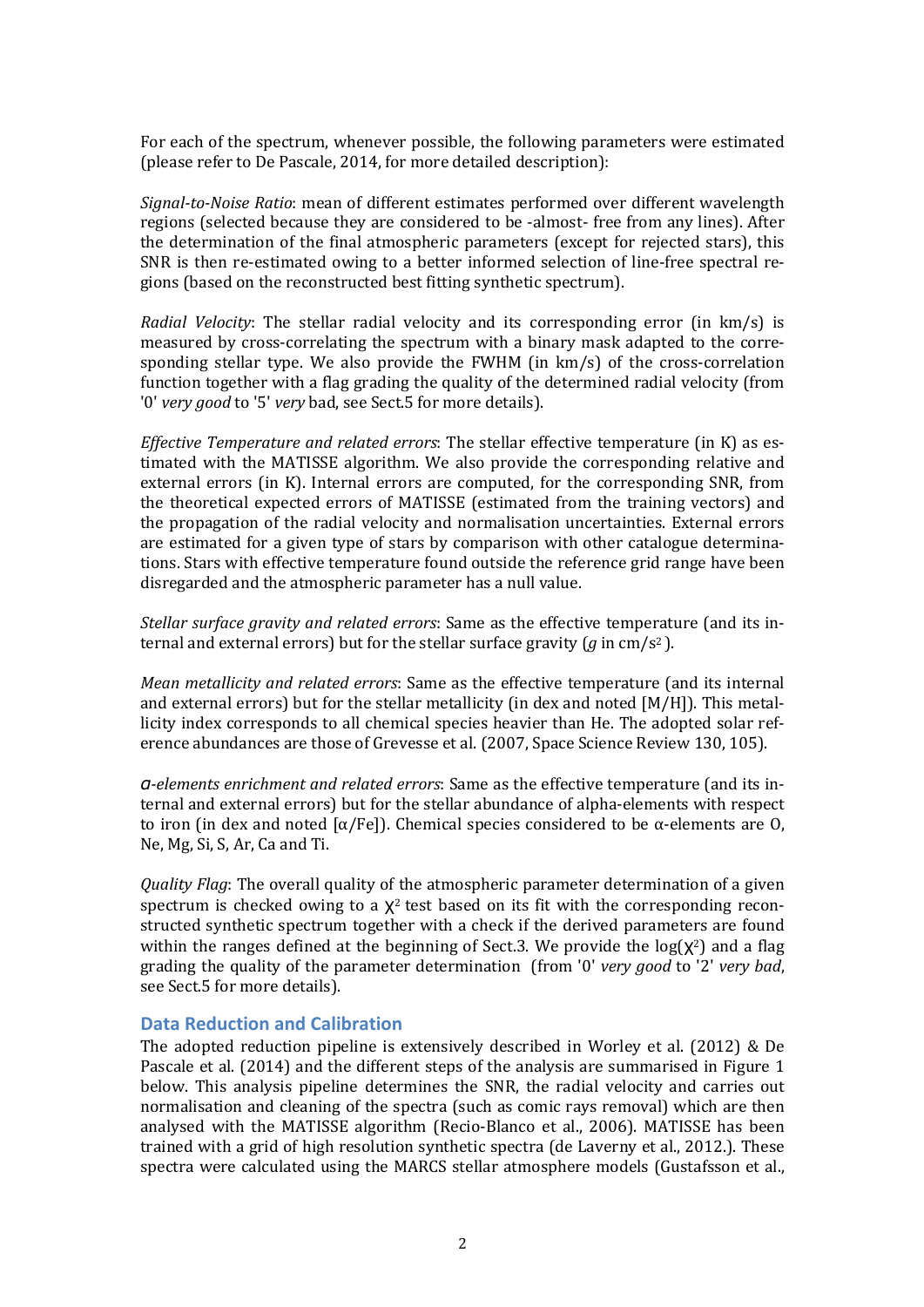$2008$ ) and the Turbopectrum package (Plez, 2012). This grid spans the following stellar parameter ranges:  $2500K \leq Teff \leq 8000K$ ;  $-0.5 \leq log g \leq 5.0$ ;  $-5.0 \leq [M/H] \leq +1.0$  and  $\alpha$ elements enrichment as described above. A total of 16783 synthetic spectra covering the whole optical domain (300-1,200nm) has been computed at the OCA *Mesocentre* Computer Centre. VALD/atomic line lists (august 2009 content, see Kupka et al., 1999) and molecular line lists (B. Plez, private communication) have been considered. Molecules included are CH, OH, MgH, SiH, CaH, FeH, C2, CN, TiO, VO, and ZrO. The learning phase of MATISSE consists of computing vectors from a linear combination of these synthetic spectra. An observed spectrum is then projected onto these vectors to derive its stellar atmospheric parameters.

Quality tests have also been performed from the estimated SNR, radial velocity and normalisation uncertainties and the theoretical expected errors of MATISSE (estimated from the training vectors). Then, a comparison between the HARPS spectra and the corresponding reconstructed synthetic spectrum at the derived parameters has been done and a  $X^2$  computed.

Finally, a comparison with external libraries has also been performed in order to compare the MATISSE stellar atmospheric parameters to literature values and to define some quality criteria. For this purpose, a list of comparison stars has been built from different catalogues. Other key well known stars (the Sun, Arcturus, Procyon,...) and stellar samples from other comprehensive stellar studies are also used to provide a crucial comparison of the MATISSE results.



**Figure 1:** The AMBRE Analysis Pipeline. The key stages are displayed in order of analysis. Spectral Processing A (SPA) and Spectral Processing B (SPB) carry out testing of spectra quality and preliminary parameter determination, including calculation of the radial velocity and spectral FWHM. In Spectral Processing C (SPC), robust iterative procedures are carried out resulting in the final stellar parameters and normalised spectra (see Worley et al., 2012).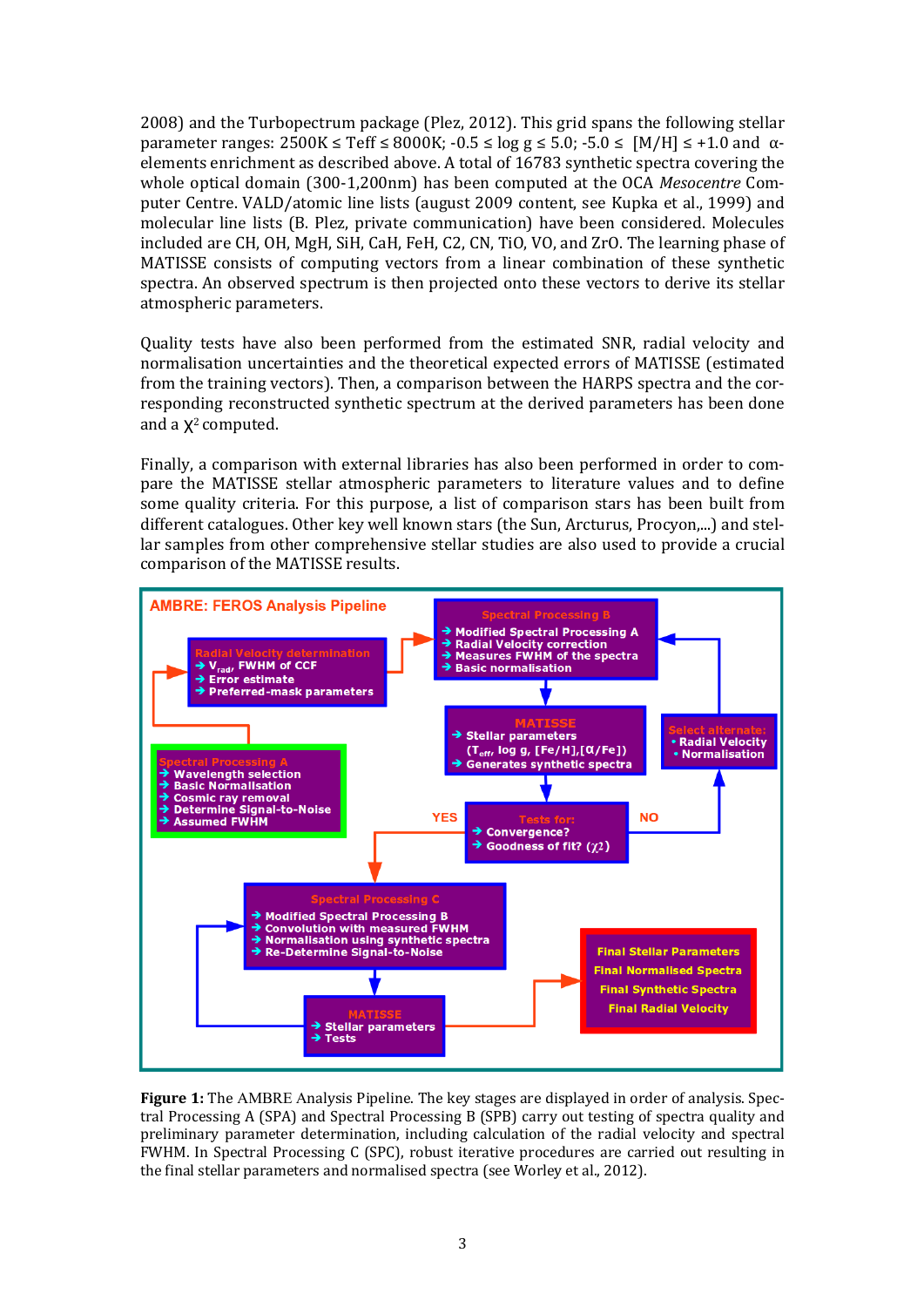#### **Previous Releases**

There are two previous releases: AMBRE DR1 includes the FEROS catalog and, AMBRE DR2 the UVES catalog.

## **Data Format**

### **Catalogue Columns**

27 different parameters (when possible) are provided for each spectra. They are summarized in the table below and described more in details above in the *Release Content* section when necessary.

*Column 1*:  $DP\_ID / format = '30A' / ESO data set identifier$ 

*Column* 2: **OBJECT** / format = '25A' / Object designation as read in ORIGFILE

*Column* 3: **TARG\_NAME** / format = '25A' / Target designation as read in ORIGFILE

*Column* 4:  $RA$ [2000 / format = 'real' in deg/ Telescope pointing (right ascension, [2000]

*Column* 5:  $DE[2000 /$  format = 'real' in deg/ Telescope pointing (declination, [2000)

*Column* 6: **MJD\_OBS** / format = 'real' in Julian Day/ Start of observation date

*Column 7*: **EXPTIME** / format = 'real' in second/ Total integration time

*Column* 8: **SNR** / format = real / Signal-to-Noise Ratio as estimated by the pipeline

*Column* 9: **VRAD** / format = 'real' in  $km/s$  / Stellar Radial Velocity as estimated by the pipeline

*Column 10*: **ERR\_VRAD** / format = 'real' in  $km/s$  / Error on the Radial Velocity

*Column* 11: **VRAD\_CCF\_FWHM** / format = 'real' in  $km/s$  / FWHM of the CCF between the spectrum and the binary mask

*Column 12*: **VRAD\_FLAG** / format = 'I1' / Quality Flag on the radial velocity analysis (from '0' *very good* to '5' *very bad*; *NULL* value is '-99').

*Column 13*: **TEFF** / format = 'real' in K / Stellar Effective Temperature as estimated by the pipeline

*Column 14*: **ERR\_INT\_TEFF** / format = 'real' in K / Effective Temperature Internal Error

*Column 15*: **ERR\_EXT\_TEFF** / format = 'real' in K / Effective Temperature External Error

*Column* 16: LOG\_G / format = 'real',  $g$  in cm/s<sup>2</sup> / Stellar Surface Gravity (log g) as estimated by the pipeline

*Column 17*: **ERR INT LOG G** / format = 'real' in  $\text{cm/s}^2$ / Surface Gravity Internal Error